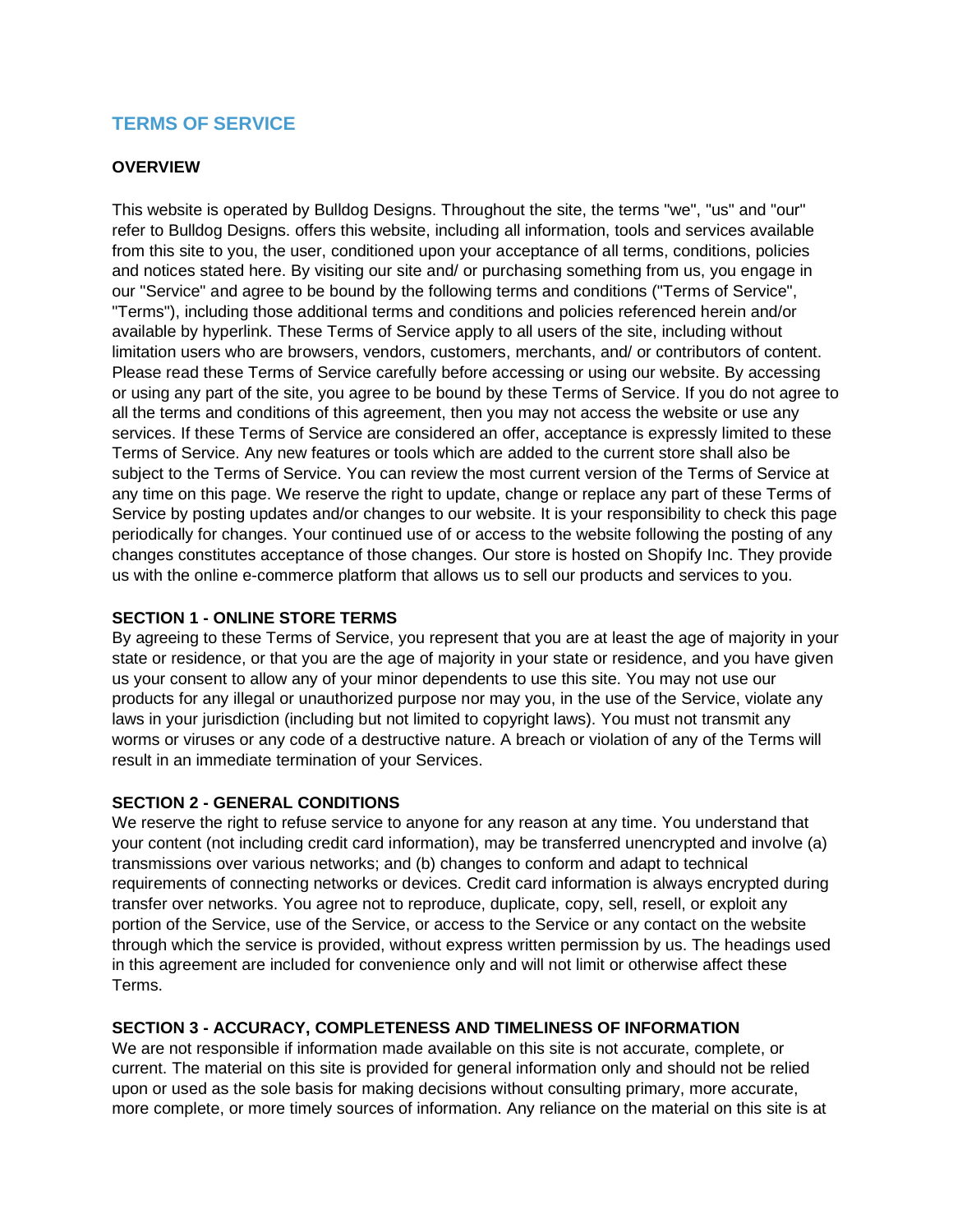your own risk. This site may contain certain historical information. Historical information, necessarily, is not current and is provided for your reference only. We reserve the right to modify the contents of this site at any time, but we have no obligation to update any information on our site. You agree that it is your responsibility to monitor changes to our site.

## **SECTION 4 - MODIFICATIONS TO THE SERVICE AND PRICES**

Prices for our products are subject to change without notice. We reserve the right at any time to modify or discontinue the Service (or any part or content thereof) without notice at any time. We shall not be liable to you or to any third-party for any modification, price change, suspension, or discontinuance of the Service.

## **SECTION 5 - PRODUCTS OR SERVICES (if applicable)**

Certain products or services may be available exclusively online through the website. These products or services may have limited quantities and are subject to return or exchange only according to our Return Policy. We have made every effort to display as accurately as possible the colors and images of our products that appear at the store. We cannot guarantee that your computer monitor's display of any color will be accurate. We reserve the right, but are not obligated, to limit the sales of our products or Services to any person, geographic region, or authority. We may exercise this right on a case-by-case basis. We reserve the right to limit the quantities of any products or services that we offer. All descriptions of products or product pricing are subject to change at any time without notice, at the sole discretion of us. We reserve the right to discontinue any product at any time. Any offer for any product or service made on this site is void where prohibited. We do not warrant that the quality of any products, services, information, or other material purchased or obtained by you will meet your expectations, or that any errors in the Service will be corrected.

### **SECTION 6 - ACCURACY OF BILLING AND ACCOUNT INFORMATION**

We reserve the right to refuse any order you place with us. We may, in our sole discretion, limit or cancel quantities purchased per person, per household or per order. These restrictions may include orders placed by or under the same customer account, the same credit card, and/or orders that use the same billing and/or shipping address. If we make a change to or cancel an order, we may attempt to notify you by contacting the e-mail and/or billing address/phone number provided at the time the order was made. We reserve the right to limit or prohibit orders that, in our sole judgment, appear to be placed by dealers, resellers or distributors. You agree to provide current, complete and accurate purchase and account information for all purchases made at our store. You agree to promptly update your account and other information, including your email address and credit card numbers and expiration dates, so that we can complete your transactions and contact you as needed. For more detail, please review our Returns Policy.

### **SECTION 7 - OPTIONAL TOOLS**

We may provide you with access to third-party tools over which we neither monitor nor have any control nor input. You acknowledge and agree that we provide access to such tools "as is" and "as available" without any warranties, representations, or conditions of any kind and without any endorsement. We shall have no liability whatsoever arising from or relating to your use of optional third-party tools. Any use by you of optional tools offered through the site is entirely at your own risk and discretion and you should ensure that you are familiar with and approve of the terms on which tools are provided by the relevant third-party provider(s). We may also, in the future, offer new services and/or features through the website (including, the release of new tools and resources). Such new features and/or services shall also be subject to these Terms of Service.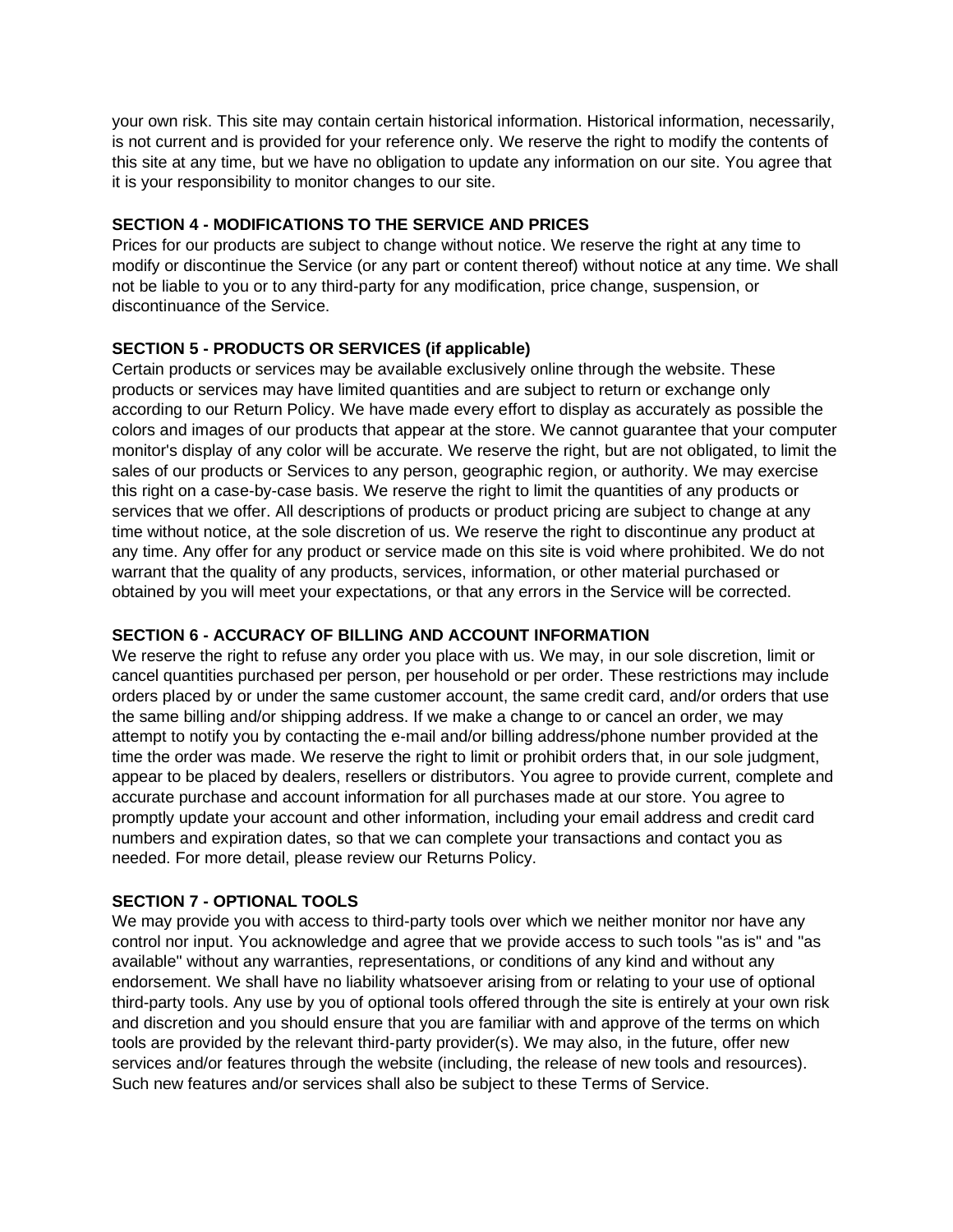#### **SECTION 8 - THIRD-PARTY LINKS**

Certain content, products and services available via our Service may include materials from third parties. Third-party links on this site may direct you to third-party websites that are not affiliated with us. We are not responsible for examining or evaluating the content or accuracy and we do not warrant and will not have any liability or responsibility for any third-party materials or websites, or for any other materials, products, or services of third parties. We are not liable for any harm or damages related to the purchase or use of goods, services, resources, content, or any other transactions made in connection with any third-party websites. Please review carefully the third-party's policies and practices and make sure you understand them before you engage in any transaction. Complaints, claims, concerns, or questions regarding third-party products should be directed to the third-party.

### **SECTION 9 - USER COMMENTS, FEEDBACK AND OTHER SUBMISSIONS**

If, at our request, you send certain specific submissions (for example contest entries) or without a request from us you send creative ideas, suggestions, proposals, plans, or other materials, whether online, by email, by postal mail, or otherwise (collectively, 'comments'), you agree that we may, at any time, without restriction, edit, copy, publish, distribute, translate and otherwise use in any medium any comments that you forward to us. We are and shall be under no obligation (1) to maintain any comments in confidence; (2) to pay compensation for any comments; or (3) to respond to any comments. We may, but have no obligation to, monitor, edit or remove content that we determine in our sole discretion are unlawful, offensive, threatening, libelous, defamatory, pornographic, obscene, or otherwise objectionable or violates any party's intellectual property or these Terms of Service. You agree that your comments will not violate any right of any third-party, including copyright, trademark, privacy, personality or other personal or proprietary right. You further agree that your comments will not contain libelous or otherwise unlawful, abusive, or obscene material, or contain any computer virus or other malware that could in any way affect the operation of the Service or any related website. You may not use a false e-mail address, pretend to be someone other than yourself, or otherwise mislead us or third parties as to the origin of any comments. You are solely responsible for any comments you make and their accuracy. We take no responsibility and assume no liability for any comments posted by you or any third-party.

### **SECTION 10 - PERSONAL INFORMATION**

Your submission of personal information through the store is governed by our Privacy Policy. To view our Privacy Policy.

### **SECTION 11 - ERRORS, INACCURACIES AND OMISSIONS**

Occasionally there may be information on our site or in the Service that contains typographical errors, inaccuracies or omissions that may relate to product descriptions, pricing, promotions, offers, product shipping charges, transit times and availability. We reserve the right to correct any errors, inaccuracies, or omissions, and to change or update information or cancel orders if any information in the Service or on any related website is inaccurate at any time without prior notice (including after you have submitted your order). We undertake no obligation to update, amend or clarify information in the Service or on any related website, including without limitation, pricing information, except as required by law. No specified update or refresh date applied in the Service or on any related website, should be taken to indicate that all information in the Service or on any related website has been modified or updated.

### **SECTION 12 - PROHIBITED USES**

In addition to other prohibitions as set forth in the Terms of Service, you are prohibited from using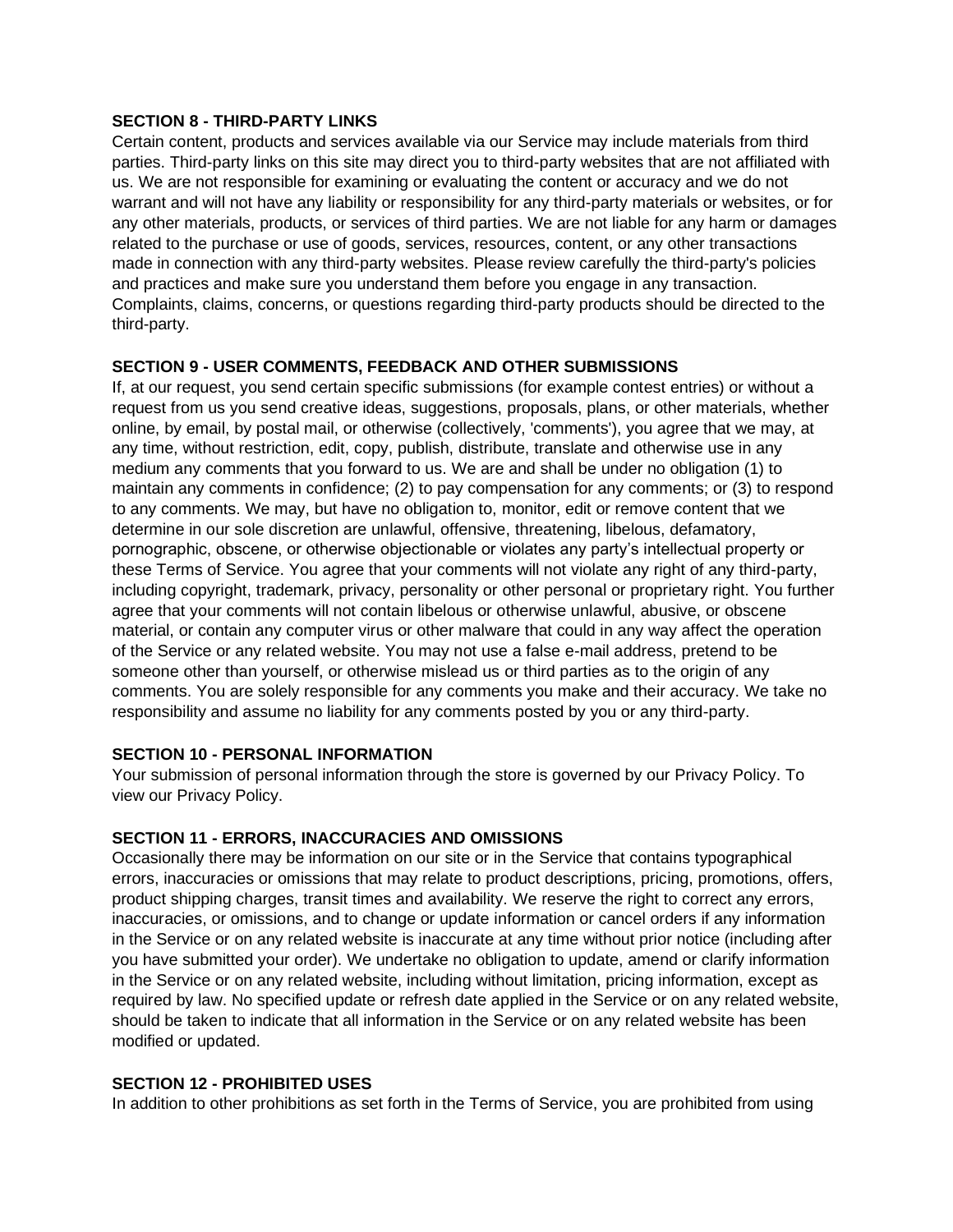the site or its content: (a) for any unlawful purpose; (b) to solicit others to perform or participate in any unlawful acts; (c) to violate any international, federal, provincial or state regulations, rules, laws, or local ordinances; (d) to infringe upon or violate our intellectual property rights or the intellectual property rights of others; (e) to harass, abuse, insult, harm, defame, slander, disparage, intimidate, or discriminate based on gender, sexual orientation, religion, ethnicity, race, age, national origin, or disability; (f) to submit false or misleading information; (g) to upload or transmit viruses or any other type of malicious code that will or may be used in any way that will affect the functionality or operation of the Service or of any related website, other websites, or the Internet; (h) to collect or track the personal information of others; (I) to spam, phish, pharm, pretext, spider, crawl, or scrape; (j) for any obscene or immoral purpose; or (k) to interfere with or circumvent the security features of the Service or any related website, other websites, or the Internet. We reserve the right to terminate your use of the Service or any related website for violating any of the prohibited uses.

### **SECTION 13 - DISCLAIMER OF WARRANTIES; LIMITATION OF LIABILITY**

We do not guarantee, represent, or warrant that your use of our service will be uninterrupted, timely, secure, or error-free. We do not warrant that the results that may be obtained from the use of the service will be accurate or reliable. You agree that from time to time we may remove the service for indefinite periods of time or cancel the service at any time, without notice to you. You expressly agree that your use of, or inability to use, the service is at your sole risk. The service and all products and services delivered to you through the service are (except as expressly stated by us) provided 'as is' and 'as available' for your use, without any representation, warranties or conditions of any kind, either express or implied, including all implied warranties or conditions of merchantability, merchantable quality, fitness for a particular purpose, durability, title, and non-infringement. In no case shall , our directors, officers, employees, affiliates, agents, contractors, interns, suppliers, service providers or licensors be liable for any injury, loss, claim, or any direct, indirect, incidental, punitive, special, or consequential damages of any kind, including, without limitation lost profits, lost revenue, lost savings, loss of data, replacement costs, or any similar damages, whether based in contract, tort (including negligence), strict liability or otherwise, arising from your use of any of the service or any products procured using the service, or for any other claim related in any way to your use of the service or any product, including, but not limited to, any errors or omissions in any content, or any loss or damage of any kind incurred as a result of the use of the service or any content (or product) posted, transmitted, or otherwise made available via the service, even if advised of their possibility. Because some states or jurisdictions do not allow the exclusion or the limitation of liability for consequential or incidental damages, in such states or jurisdictions, our liability shall be limited to the maximum extent permitted by law.

### **SECTION 14 - INDEMNIFICATION**

You agree to indemnify, defend and hold harmless & our parent, subsidiaries, affiliates, partners, officers, directors, agents, contractors, licensors, service providers, subcontractors, suppliers, interns and employees, harmless from any claim or demand, including reasonable attorneys' fees, made by any third-party due to or arising out of your breach of these Terms of Service or the documents they incorporate by reference, or your violation of any law or the rights of a third-party.

# **SECTION 15 - SEVERABILITY**

If any provision of these Terms of Service is determined to be unlawful, void or unenforceable, such provision shall nonetheless be enforceable to the fullest extent permitted by applicable law, and the unenforceable portion shall be deemed to be severed from these Terms of Service, such determination shall not affect the validity and enforceability of any other remaining provisions.